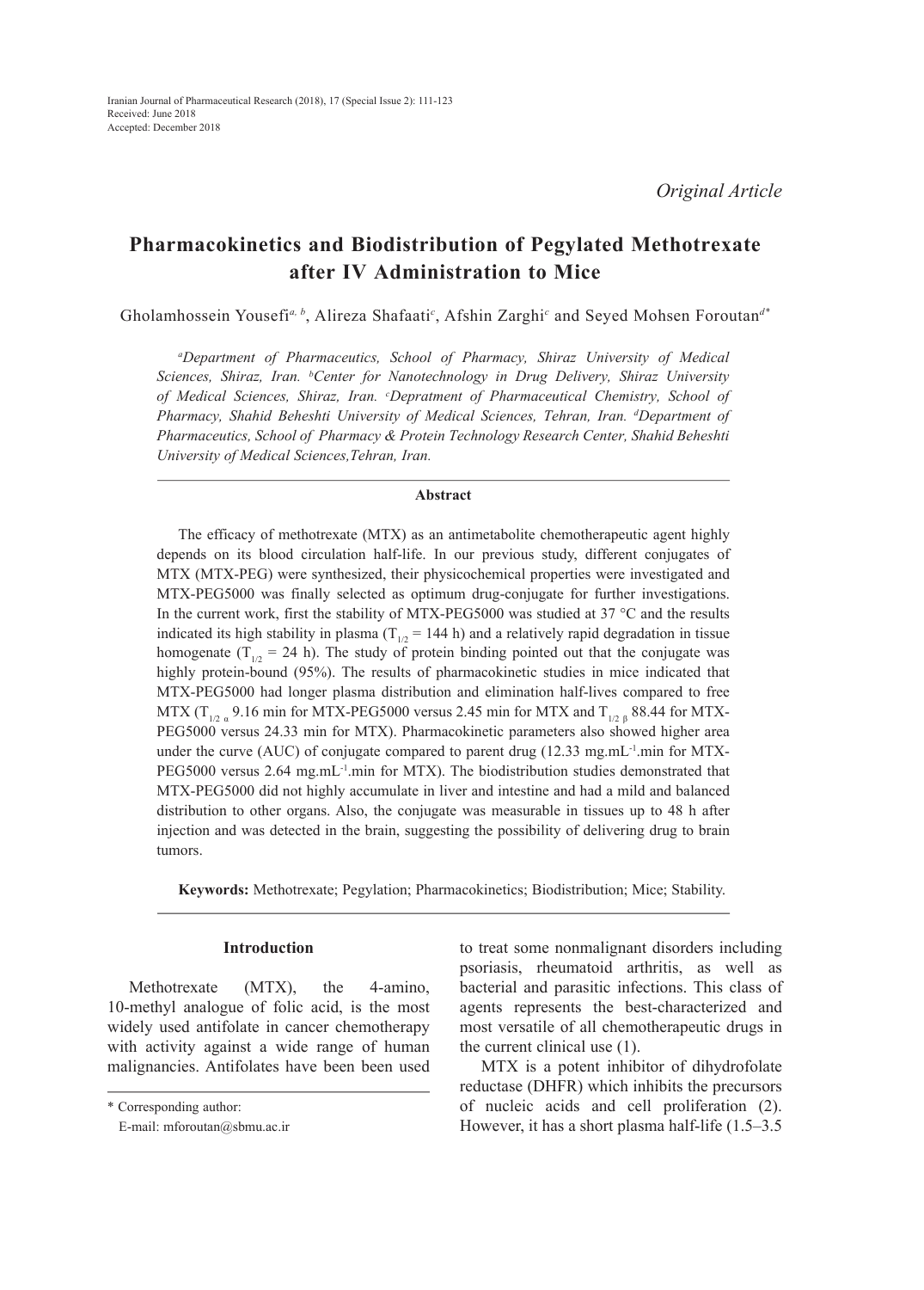h), short tumor exposure time, and consequently an impaired therapeutic efficacy (3). In contrast, MTX accumulates in normal tissues especially liver, kidneys, and intestine producing severe toxicities like ulcerative colitis, hepato, and nephrotoxicity (3, 4). In addition to these nonselective toxicities, MTX has a high occurrence of drug resistance which limits its effectiveness. It has been reported that 30% of remission failures in the treatment of ALL are due to MTX resistance (5).

One of the earliest reports on advantages of MTX polymer conjugation was overcoming drug resistance that can be due to bypassing efflux pumps effective on free drug as well as blocking over-expression of these pumps (6, 7). Another advantage of conjugation with macromolecules is the passive accumulation of conjugates in solid tumors because of the enhanced permeability and retention (EPR) effect due to leaky tumor vasculature and poorly developed lymphatic drainage (8, 9). This accumulation reduces systemic toxicity by reducing damage to noncancerous organs (10). The accumulation may account for a several fold higher maximum tolerated dose of a conjugate compared to the free drug (11). In addition, the EPR effect is amplified by the conjugate cytotoxicity, which increases the average drug concentration in the tumor and enhances the conjugate efficacy (12). For the above mentioned reasons, the researchers have done much effort to conjugate the drug with natural and synthetic polymers including dextran, gelatin, polyaspartide and human serum albumin (13-16).

In recent years, a lot of attention has been focused on polyethylene glycol (PEG) and its derivatives for drug conjugation (PEGylation) which is based on the unique characteristics of polymer for improving solubilization, stabilization, and passive targeting of anticancer drugs. Many of these drugs have been conjugated by PEG and are being under clinical phases I and II. PEG-camptothecin, PEG-irinotecan, PEGdocetaxel and PEG-paclitaxel are the pegylation products of these anticancer drugs under development (17-21). The overall goals of these conjugations are to increase solubility and blood circulation time, in order to decrease side effects and overcome the drug resistance of the tumor

cells. Pegylation has been also successfully tried for efficient delivery of other anticancer drugs including Doxorubicin, Epirubicin, Cytosine arabinoside and Gemcitabine (22-25). In all cases, the conjugation led to more effective compounds against tumor cells relative to native drugs. These observations approve the pegylation as an invaluable tool for more efficient drug delivery of chemotherapeutic agents. In addition, other pegylated nanostructures have been extensively studied for MTX delivery to tumor cells like pegylated chitosan coated magnetic nanoparticles and pegylated polyethylene imine for rheumatoid arthritis and pegylation plays a significant role in *in-vitro* stability and *in-vivo* efficiency of the systems (26, 27).

 In our previous work, we reported the synthesis and characterization of pegylated conjugates of MTX with different molecular weights of PEG including 750, 5000, and 35000 D (28). Water solubility, partition coefficient, and chemical stability of conjugates were determined and MTX-PEG5000 was chosen as suitable compound for further investigations. The current work aims to study pharmacokinetic and biodistribution of MTX-PEG5000 after IV administration to mice.

#### **Experimental**

#### *Materials*

MTX-PEG5000 was prepared in-house. MTX was kindly gifted by HEUMANN PCS Company (Feucht, Germany). Heparin 5000IU ampoules were supplied by Daroupakhsh Company (Iran). Cremophor RH 40 was purchased from Fluka (U.S.A) and t-buthyl-ethyl ether was obtained from Merck KGaA Company (Darmstadt, Germany). Dialysis bag with cut off 12KD was supplied by Millipore® (U.S.A). All other reagents were at least analytical grade and the solvents were HPLC grade.

#### *Methods*

*Preparation of MTX and MTX-PEG5000 plasma samples and standards*

A portion of 500 μL acetonitrile was added to a mixture of 225 μL plasma and 25 μL MTX or MTX-PEG5000 solution (100 µg/mL) and vortexed. Precipitated proteins were separated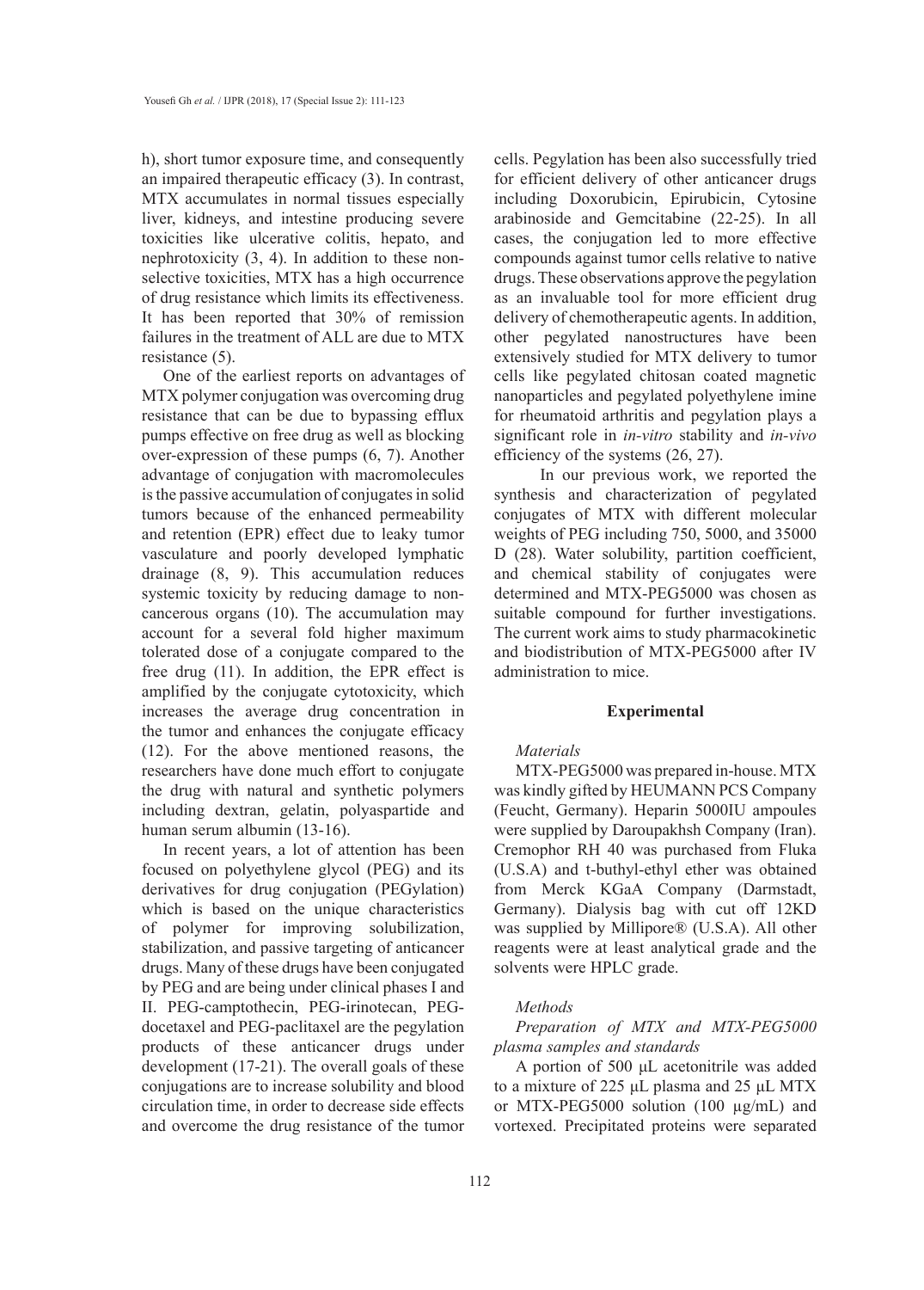Multi-Evaporator (VLM EC 1, Italy) at 50 °C using nitrogen gas. The residue was dissolved in 150 μL mobile phase and injected to HPLC. The standards were prepared in triplicate at eight concentrations ranging from  $0.25$  to  $100 \mu g/mL$ for MTX and from 1 to 1000 µg/mL for MTX-PEG5000.

# *Preparation of MTX and MTX-PEG5000 tissue samples and standards*

For preparation of MTX tissue samples, one volume of tissue homogenate in normal saline was mixed with two volume acetonitrile and centrifuged in 12000 rpm for 5 min. The supernatant was removed and evaporated to dryness under nitrogen gas. The residue was reconstituted in 250 μL mobile phase and was injected to HPLC. For preparation of MTX-PEG5000 tissue samples, one volume of tissue homogenate in normal saline was mixed with two volumes of dichloromethane and shaked for 15 min. After centrifugation (5000 rpm), the lower organic phase was aspirated and dehydrated by  $Na<sub>2</sub>SO4$  and after dissolving in 200 μL mobile phase, was injected to HPLC. The standard solutions were prepared in triplicate at concentration levels ranging from of 1 to 50  $\mu$ g/ mL for MTX and 2.5 to 500  $\mu$ g/mL for MTX-PEG5000.

# *HPLC method for analysis of MTX and MTX-PEG5000 plasma samples*

A Knauer HPLC system consisted of a wellchrom pump k-1001, equipped with k-2701, DAD k-2700 detector was used. Chromatography was performed on a PerfectSilTarget® 100 HPLC Column (C8,  $150 \times 4.6$  mm, 5 µm). For analysis of MTX, mobile phase consisted of phosphate-citrate buffer (pH 5): acetonitrile (88:12, v/v) and was delivered isocratically at a flow rate of 1 mL/min.

The column eluent was monitored using UV detector at the wavelength of 302 nm. For analysis of MTX-PEG5000, the mobile phase consisted of phosphate-citrate buffer (pH 5): acetonitrile (55:45, v/v) and was delivered isocratically at a flow rate of 0.5 mL/min. The column eluent was monitored using UV detector at the wavelength of 342 nm.

The precision and accuracy of the method were examined by adding known amounts of MTX  $(1, 10$  and  $100 \mu$ g mL-1) and MTX-PEG5000 (5, 50 and 500 µg/mL) to pool plasma (quality control samples). For intra-day precision and accuracy, five replicate quality control samples at each concentration were assayed on the same day. The inter-day precision and accuracy were evaluated on three different days. The method specificity was assessed for drug separation from its major metabolite, 7 hydroxyl methotrexate.

# *HPLC method for analysis of MTX and MTX-PEG5000 tissue samples*

The same HPLC instrument was utilized for analysis of MTX and MTX-PEG tissue samples. The precision and accuracy of the method were examined by adding known amounts of MTX (0. 25, 2.5 and 10 µg/mL) and MTX-PEG5000 (5, 50 and 500  $\mu$ g/mL) to pool tissue (quality control) samples. The other steps were performed as plasma samples.

# *Study of MTX-PEG5000 hydrolysis by plasma and liver homogenates*

The stock solutions of MTX-PEG5000 were prepared by dissolving appropriate amounts of the conjugate in acetonitrile in order to obtain a concentration of 100 µg/mL. All stock solutions were kept in screw-capped vials at 4 °C. The reaction was initiated by adding 25 μL of stock solutions to 225 μL of preheated plasma or 450 μL liver homogenate samples in screw-capped vials at 37.5 °C.

The solutions were kept in a water bath at 37.5  $\degree$ C and at appropriate time intervals (6, 12, 24, 30, 36, 48, 60, 72, 96, and 144 h for plasma samples and 12, 24, 30, 36, 48, 60, 72, 96, and 144 h for liver homogenate samples), 20 μL aliquots were taken and frozen in -20 °C.

Finally, the samples were prepared as mentioned and analyzed by HPLC. All experiments were repeated three times under the same conditions. Pseudo-first order rate constants for the hydrolysis of the conjugate were determined from the slopes of the linear plots of the logarithm of remaining ester against time.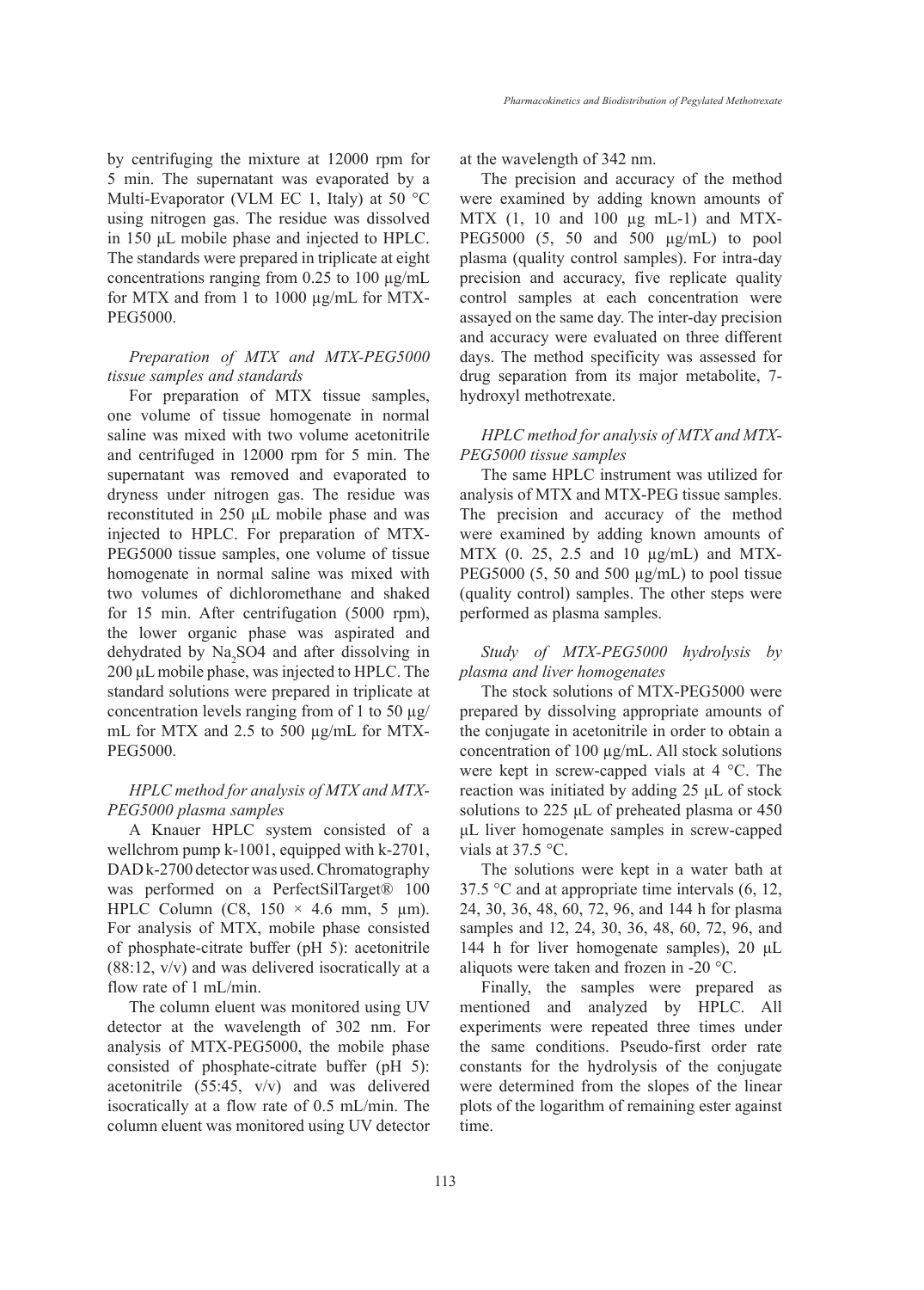# *Study of MTX-PEG5000 Protein binding*

To perform the study, equilibrium dialysis method was employed using a protein binding bath (ERWEKA, Germany) (30-32). A cellulose acetate dialysis membrane with cut off 12KD was used between two phases. Different concentrations of the conjugate in plasma including 50, 100, 250, and 500  $\mu$ g/mL were prepared and 2 mL of each concentration was placed in receiver side and allowed to equilibrate with the same volume of Krebs buffer at 37 °C. After 5 h, the equilibrium was reached and the conjugate concentration was assayed in both buffer and plasma sides using HPLC method.

#### *Preparation of MTX and MTX-PEG5000 IV solutions*

.

MTX-PEG5000 was synthesized, purified, and characterized in our laboratories (28). For preparation of MTX solution, the drug was firstly suspended in sterile saline solution and then a clear solution was obtained by adding concentrated NaOH solution to a final pH of 8. Then, the solution was proportionally diluted to obtain a 10 mg/mL MTX solution. For preparation of 10 mg/mL MTX-PEG5000 solution, different cosolvents and nonionic surfactants including ethanol, propylene glycol, PEG600, DMSO, Tween 20, Tween 80, and Cremophore RH-40 were tested and 10% Cremophore RH-40 was used as resulted to a clear and stable formulation.

### *Pharmacokinetics and biodistribution study of MTX and MTX-PEG5000*

IV bolous injections of MTX and MTX-PEG5000 (70 mg/kg) were administered to mice through marginal veins by insulin syringe (gauge 27). At least three mice were sacrificed at each time point. The animals  $(n = 200)$ at dosing were in the range of 2-4 weeks of age and their mean weight was  $20 \pm 5$  g. The blood samples were collected at 5, 10, 15, 30, 45, 60, 90, and 120 min intervals for MTX and for at 5, 10, 15, 30, 45, 60, 90, 120, 180, 240, 300, and 360 min intervals for MTX-PEG5000. At each time point, the blood samples were collected from at least three mice and after centrifuging (10000 rpm, for 5 min), the plasma samples were separated and immediately

frozen at -20 °C. Then, the mice were cervically dislocated and their organs including heart, liver, spleen, kidney, lung, brain, and small intestine were removed and after washing with normal saline, were dried by facial tissue and exactly weighed. Whole removed organs and 0.25 to 0.5 g of liver and small intestine were minced and homogenized in a certain volume of normal saline using homogenizer IKA basic T25 (Germany). The organs were collected from MTX injected animals (10, 60 and 120 min for all organs and 5, 10, 30, 60 and 120 for liver tissue) and at  $2, 6, 12, 24,$  and  $48$  h for mice administered by MTX-PEG5000.

The logarithm of plasma concentrations of MTX and MTX-PEG5000 were plotted *vs.* time. Both MTX and MTX-PEG5000 showed two-compartmental pharmacokinetic model and therefore, the elimination and distribution rate constants (β and α) were obtained from terminal elimination and residual line, respectively. The pharmacokinetic parameters were obtained by fitting data to two-compartmental model equation  $(C = Ae^{-\alpha t} + Be^{-\beta t})$  and noncompartmental model using Excel 2010 (33).

#### **Results**

*Preparation of MTX plasma and tissue samples*

The use of different ratios of acetonitrile showed that the ratio 2:1 of solvent to plasma could lead to 95% mean recovery in all concentrations. The chromatograms were neater than acid precipitation method and pressure increase was lower. For tissue preparations, the same method was employed but recovery was 70%.

# *Preparation of MTX-PEG5000 plasma and tissue samples*

For MTX-PEG5000, a recovery of 92-100% was obtained by protein precipitation method using acetonitrile. Tissue sample preparation by protein precipitation produced 100% recovery but many interfering peaks were observed in chromatograms. Extraction of conjugate by dichloromethane led to clean samples for injection to HPLC with average of 85% recovery.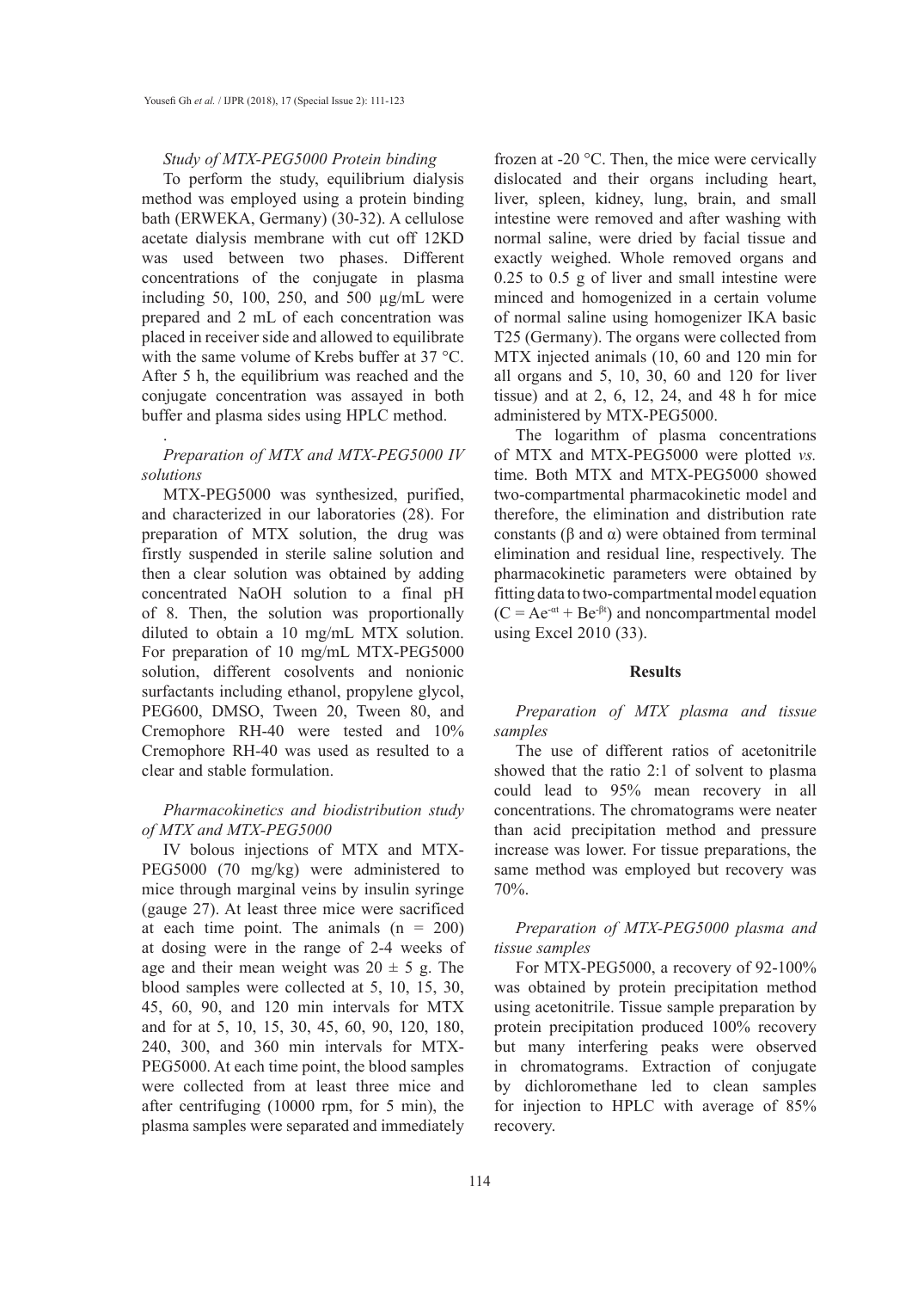|             | $C$ (mg/mL) | intra-day $(CV\%)$ | inter-day $(CV\%)$ | Accuracy $(\% )$ |
|-------------|-------------|--------------------|--------------------|------------------|
|             | 0.001       | 4.04               | 4.18               | 95.10            |
| <b>MTX</b>  | 0.01        | 2.15               | 2.97               | 99.14            |
|             | 0.1         | 3.53               | 4.12               | 102.32           |
|             | 0.00025     | 4.66               | 4.86               | 92.7             |
| MTX-PEG5000 | 0.0025      | 0.89               | 1.31               | 104.05           |
|             | 0.01        | 3.78               | 3.52               | 96.8             |

**Table 1.** Method validation parameters of HPLC method for MTX and MTX-PEG5000 quantification in plasma.

# *HPLC method for analysis of MTX and MTX-PEG5000 plasma samples*

The calibration curves for the determination of MTX and MTX-PEG5000 in plasma were linear over the concentration ranges of 0.1- 100 and 0.25-500 μg/mL, respectively. For each calibration curve, the intercept was not statistically different from zero. The correlation coefficients (r) for calibration curves were equal to or better than 0.999. For each point of calibration standards, the concentrations were recalculated from the equation of the linear regression curves. The limits of quantification (LOQ) were 0.10 and 0.25 μg/mL for MTX and MTX-PEG5000, respectively. Intra and inter-day coefficients of variation for studied concentrations of MTX and MTX-PEG5000 were less than 5% (Table 1). The method accuracies were in the range of  $100 \pm 5\%$  for

MTX and  $100 \pm 10\%$  for MTX-PEG5000 and dependence on concentration was negligible. Figures 1 and 2 show the chromatograms of MTX and MTX-PEG5000 after preparation of plasma samples of mice 30 min after IV injections.

# *HPLC method for analysis of MTX and MTX-*PEG5000 tissue samples

For tissue samples, the linearity ranges were  $0.25 - 100 \mu g/mL$  and  $2.5 - 500 \mu g/mL$  for MTX and MTX-PEG5000, respectively  $(R \ge 0.999)$ and intercepts were not significantly different from zero ( $p > 0.05$ ). The limits of quantification (LOQ) were  $0.25$  and  $2.5 \mu g/mL$  for MTX and MTX-PEG5000, respectively. Intra and inter-day coefficients of variation for all concentrations of MTX and MTX-PEG5000 were less than 5% **min** (Table 2). The method accuracies were in the



Figure 1. Chromatogram of MTX in plasma 30 min after iv injection to mice  $(n = 3)$ .



Figure 2. Chromatogram of MTX-PEG5000 in plasma 30 min after iv injection to mice.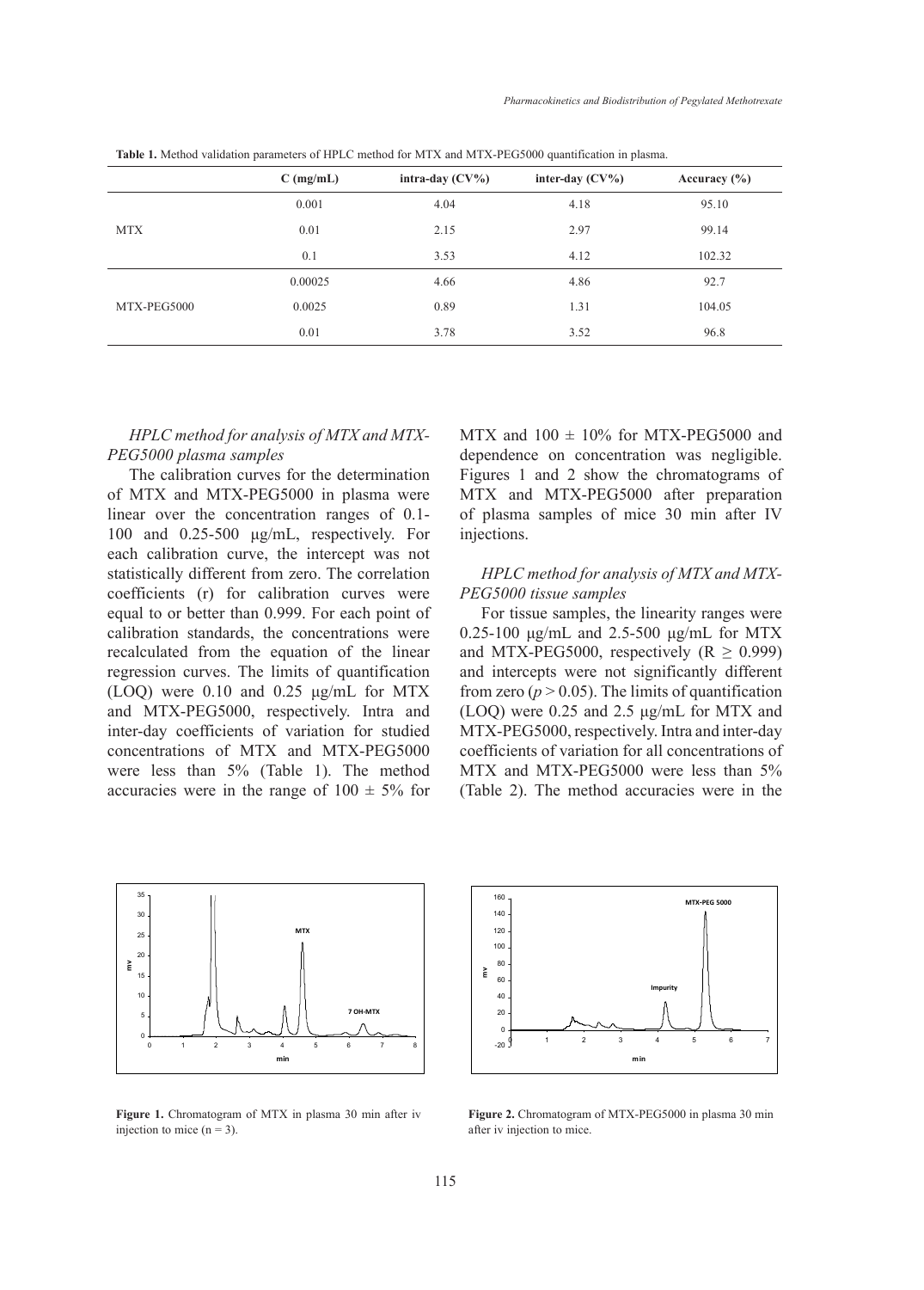|             | $C$ (mg/mL) | intra-day $(CV\%)$ | inter-day $(CV\%)$ | Accuracy $(\% )$ |
|-------------|-------------|--------------------|--------------------|------------------|
|             | 0.005       | 4.66               | 4.86               | 97.14            |
| <b>MTX</b>  | 0.05        | 0.89               | 1.31               | 91.28            |
|             | 0.5         | 3.78               | 3.52               | 101.93           |
|             | 0.005       | 4.10               | 4.58               | 104.38           |
| MTX-PEG5000 | 0.05        | 3.85               | 3.33               | 100.15           |
|             | 0.5         | 5.25               | 4.63               | 93.70            |

**Table 2.** Method validation parameters of HPLC method for MTX and MTX-PEG5000 quantification in tissue homogenate.

range of  $100 \pm 10\%$  for both MTX and MTX-PEG5000.

*MTX-PEG stability study in plasma and liver homogenate at 37 °C*

*In-vitro* plasma stability study showed a pseudo-first order degradation of MTX-PEG5000 with a half-life of 158 h (over one week) (Table 3). The results obtained from liver homogenate showed a two-segmental pseudo-first order release with a very fast initial dissociation (releasing 50% MTX in first 24 h) and a slow secondary release stage (50% in longer than 120 h ) (Figure 3).

## *Study of MTX-PEG5000 protein binding*

The conjugate showed an average of 95% protein binding in a wide range of concentrations from 50 to 500 µg/mL (Table 4). The results showed that MTX-PEG5000 highly binds to plasma proteins  $(> 90\%)$  and is less likely present as a free compound in plasma or blood. For MTX, The protein binding was reported in the literature as 30-50% (34, 35).

# *Preparation of MTX and MTX-PEG5000 solutions for IV injection*

MTX was solubilized in water by adjusting

pH to 8. In contrast, low solubility of MTX-PEG5000 was not affected by pH of the solution. In order to solubilize the conjugate in water, different surfactants were examined, amongst them nonionic surfactants Tween 80 and Cremophore RH-40 resulted in clear solutions at acceptable concentration ranges (Table 5). However, the solutions obtained using Tween 80 were not physically stable and crystallization was observed after 24 h. The solutions of the conjugate obtained by 30% w/w of Cremophore RH-40 were clear and stable at conjugate concentrations up to 30 mg/mL. However, the resulting highly viscose solutions were not suitable for iv injection and Cremophore/water 10:90% w/w was chosen to make 10 mg/mL of MTX-PEG5000 solutions for iv injection to mice.

# *MTX and MTX-PEG5000 pharmacokinetic and biodistribution study*

Figure 3 shows plasma concentrationtime profile of MTX and MTX-PEG5000 after iv injection to the mice in logarithmic scale. The pharmacokinetic parameters were calculated fitting data to two-compartmental and noncompartmental models. According to the results, both the drug and its conjugate

Table 3. MTX-PEG5000 stability half-life in plasma and liver homogenate in 37 °C. The data are the average of three replicates.

|               | $T_{1/2}$ (h) |                  |
|---------------|---------------|------------------|
| Buffer pH 7.4 | Plasma        | Liver homogenate |
| $3528 \pm 53$ | $158 \pm 5$   | $23 \pm 1$       |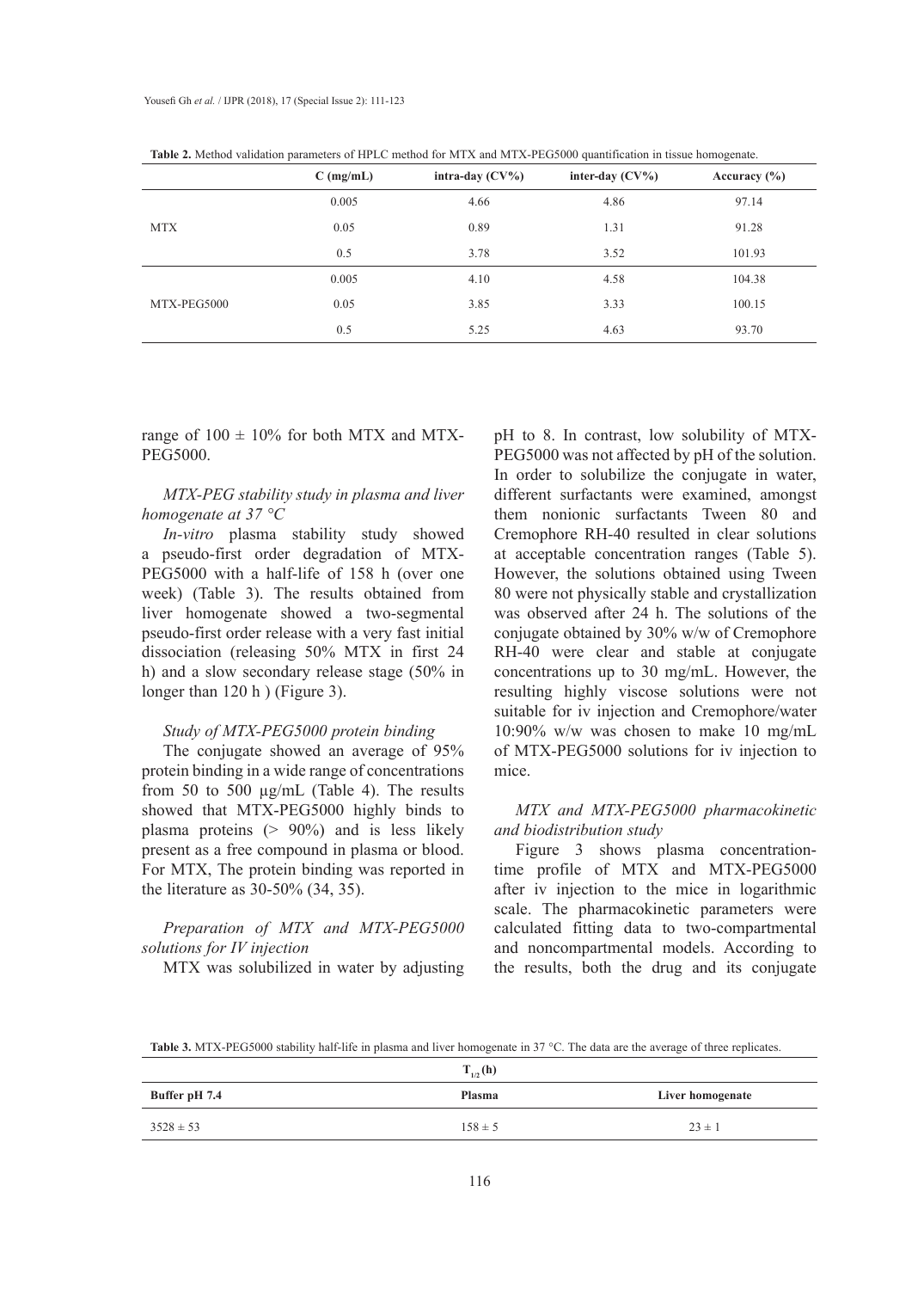

**Figure 3.** Plasma concentration-time profile of MTX and **Discussion** MTX-PEG5000 after iv injection to mice (dose 70 mg/kg for both,  $n = 3$ , semi-log scale).

showed very good compliance with two- mL in pH4) which is attr compartmental pharmacokinetic model having good linearities for extrapolated and residual lines  $(R^2 > 0.97)$ . Also, the noncompartmental model was employed to obtain mean residence time (MRT). The pharmacokinetic parameters of MTX and MTX-PEG5000 are given in Table 6. The conjugate form shows significantly longer distribution and elimination half-lives than MTX (9.164 *vs.* 2.445 min (*p* < 0.01) and 88.436 *vs.* 24.328 min (*p* < 0.0001), respectively). MRT increased from 9.304 min for MTX to 98.217 min for MTX-PEG5000 (*p* < 0.0001). Systemic clearance (CLs) decreased 3.7 times from 22.401 mL/min for MTX to 5.994 mL/ min for MTX-PEG5000 ( $p < 0.01$ ) and AUC increased 4.7 times from 2.642 mg.min/mL for MTX to 12.327 mg.min/mL for MTX-PEG5000  $(p < 0.0001)$ .

The biodistribution results of MTX at defined

intervals after injection (10, 30 and 60 min) are shown in Figure 4. The results showed that MTX accumulated in liver immediately after its distribution phase (10 min) and then redistributed to small intestine (60 min). Also, no detectable amount of drug was found in the brain. In contrast, distribution results of MTX-PEG5000 showed that the conjugate did not highly accumulate in different organs specially liver and intestine (Figure 5). Also, the conjugate was measurable in tissues up-to 48 h after injection (compared to 2 h for MTX).

#### **Discussion**

# *Preparation of MTX and MTX-PEG5000 solutions for IV injection*

 $MTX$  is more soluble in alkaline aqueous  $MXX$ solutions  $(58.17 \text{ mg/mL}$  in pH8 *vs.* 0.08 mg/ mL in pH4) which is attributed to the ionization of  $\alpha$  and  $\gamma$  carboxylic groups specially  $\alpha$  ones (pka 3.5) (25). After pegylation, this group is esterified and cannot be ionized. Therefore, the conjugate is more lipophilic in character (logP 4.3) (28). But nonionic surfactants like Tween 80 and Cremophor RH-40 can solubilize it by micelle forming mechanisms.

> *Preparation of MTX plasma and tissue samples*

> MTX is ionized and soluble in mild alkaline solutions. A 50% portion of the drug binds to plasma proteins. Acetonitrile can easily dissociate MTX from precipitated plasma proteins, whilst in more complex matrices like tissue homogenates, the solvent is not as efficient as in plasma in the extraction of the drug. Thus, the recovery of the extraction of MTX from plasma is higher than that from

**C (mg/mL) C (plasma) C (buffer) Protein binding (%)**  0.05 0.0366  $\pm$  0.0011 0.0016  $\pm$  0.0001 95.8  $\pm$  3.8 0.1 0.0684  $\pm$  0.0014 0.0033  $\pm$  0.0001 95.4  $\pm$  3.4 0.25 0.1512  $\pm$  0.0068 0.0069  $\pm$  0.0003 95.6  $\pm$  4.3 0.5 0.2730  $\pm$  0.0136 0.0170  $\pm$  0.0006 94.2  $\pm$  3.3

**Table 4.** Protein binding of different concentrations of MTX-PEG5000 in plasma determined by equilibrium dialysis method.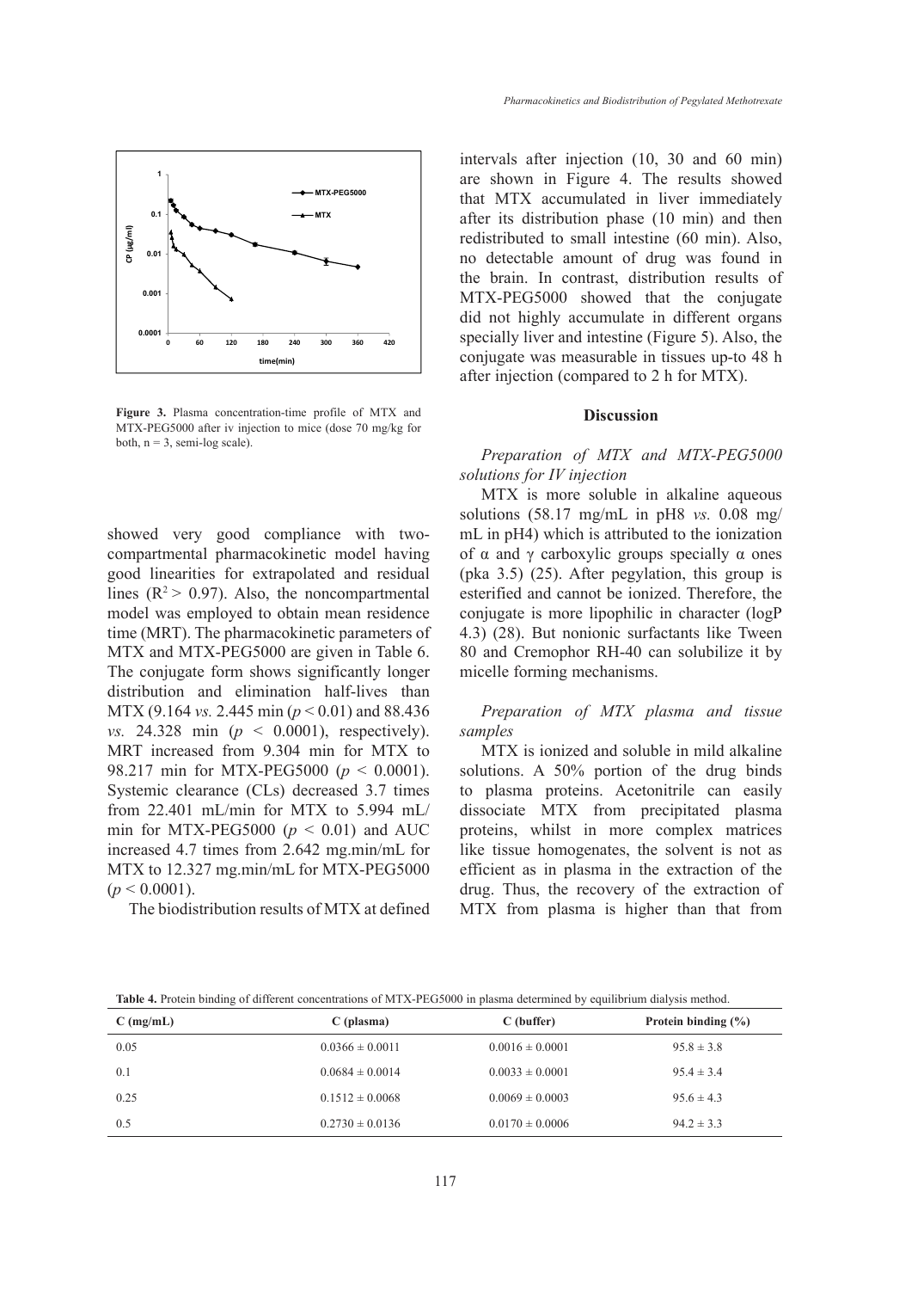|                  | max percent<br>used | <b>Solubility</b><br>(mg/mL) |
|------------------|---------------------|------------------------------|
| propyleneglycol  | 50%                 | $1.5 \pm 0.1$                |
| <b>PEG 600</b>   | 40%                 | $2.0 \pm 0.2$                |
| Ethanol          | 50%                 | $5.5 \pm 0.3$                |
| <b>DMSO</b>      | 20%                 | $2.5 \pm 0.2$                |
| Tween 20         | 30%                 | $20 \pm 1.5$                 |
| Tween 80         | 30%                 | $30 \pm 1.5$                 |
| Cremophore RH-40 | 25%                 | $30 \pm 1.5$                 |

**Table 5.** Solubility MTX-PEG5000 in different cosolvents and surfactants.

tissue homogenates (95% compared to 70%, respectively).

### *Preparation of MTX-PEG5000 plasma and tissue samples*

As mentioned before, MTX-PEG5000 is a lipophilic conjugate with low solubility in mild alkaline solutions including plasma. Moreover, it is highly bound to plasma proteins (>95%). Therefore, the relatively nonpolar immiscible solvents like dichloromethane can extract the compound and relatively polar miscible solvents like acetonitrile can recover it by precipitation of plasma proteins.

## *HPLC method validation for analysis of MTX and MTX-PEG5000 plasma samples*

The method was sensitive enough for MTX quantification as necessary in pharmacokinetic studies (LOQ 0.1 μg/mL). The method showed to be accurate and precise (inaccuracy  $\leq \pm 5\%$ ) and  $CV < \pm 5\%$ ) over a wide range of the drug concentrations. Similar results were obtained for MTX-PEG5000, although the method was not as sensitive as for MTX (LOQ 0.25 μg/ mL) and inaccuracy was less than  $\pm 10\%$ . This is likely due to lower recovery and less molar absorptivity of conjugate compared to MTX.

# *HPLC method validation for analysis of MTX and MTX-PEG5000 tissue samples*

More complex matrix of tissue samples led to less sensitive results than plasma samples

(LOQ 0.25 and 2.5 μg/mL for MTX and MTX-PEG5000, respectively). However, the method sensitivities were high enough to quantitate the drug and its conjugate in tissue homogenates at different time points up-to 48 h. As for plasma, the methods proposed for tissue analysis were accurate and precise (inaccuracy  $\leq \pm 10\%$  and  $CV < \pm 5\%$ ) for both MTX and MTX-PEG5000.

*MTX-PEG stability study in plasma and liver homogenate in 37 °C*

Plasma stability of drug-polymer conjugates is very important. Some polymer conjugates are designed to release the drug gradually. This strategy is suitable either for short acting drugs like ketoprofen (35) or potent and toxic drugs with burst release like warfarin (36). In the case of pegylated anticancer drugs like PEG-Campthotecine, stable linkages can lead to passive targeting (EPR effect) (39). Our results demonstrated that the conjugate could maintain the drug in the systemic circulation for longer time. This time seems to be enough for the conjugate to be entrapped by tumor tissues (EPR effect) and internalized by endocytosis. Thereafter, it may degrade and release the drug in the site of action by endosomal enzymes.

#### *Study of MTX-PEG5000 protein binding*

Protein binding is one of the most important factors influencing drug kinetics and distribution. Our previous study revealed the low solubility and high partition coefficient of MTX-PEG5000 in pH values above 7 (28, 29). Therefore, it is suggested that the low solubility of the conjugate in plasma matrix, drives the conjugate to bind to plasma proteins. In contrast, MTX has a protein binding of 30-50% due to ionization of carboxylic groups in plasma and shows higher solubility compared to MTX-PEG5000 (36, 37). This difference can affect elimination rate of the conjugate and its distribution to the organs as the conjugate will probably stay in blood circulation which can increase the accumulation in tumor tissues via well-known enhanced permeability retention (EPR) effect.

# *MTX and MTX-PEG5000 pharmacokinetic and biodistribution study*

MTX is an ionisable polar drug in relatively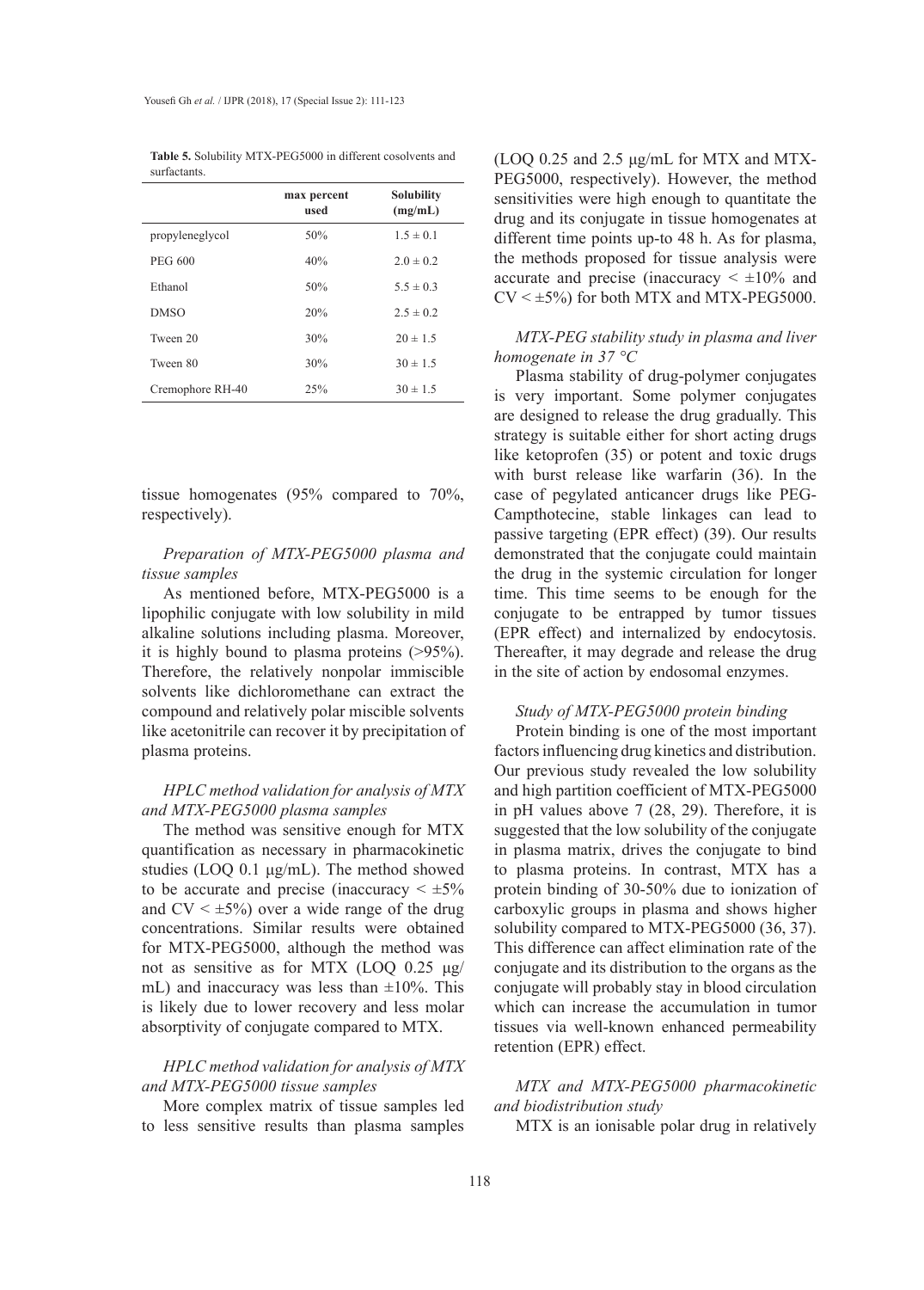|                               | <b>MTX</b>         | <b>MTX-PEG 5000</b>    |
|-------------------------------|--------------------|------------------------|
| $T_{1/2a}$ (min)              | $2.445 \pm 0.549$  | $9.164 \pm 1.927$      |
| $T_{1/2b}$ (min)              | $24.328 \pm 0.657$ | $88.436 \pm 6.710$     |
| $MRT$ (min)                   | $9.304 \pm 0.409$  | $98.217 \pm 7.069$     |
| AUC $(mg.mL^{-1}min)$         | $2.642 \pm 0.190$  | $12.327 \pm 0.914$     |
| AUMC $(mg.mL·min2)$           | $24.63 \pm 2.84$   | $1213.027 \pm 158.425$ |
| $CL_{\alpha}$ (mL/min)        | $22.401 \pm 5.465$ | $5.994 \pm 0.448$      |
| $V_{n}(mL)$                   | $94.025 \pm 6.814$ | $237.338 \pm 30.685$   |
| $K_{10}$ (min <sup>-1</sup> ) | $0.236 \pm 0.043$  | $0.026 \pm 0.004$      |
| $K_{12}$ (min <sup>-1</sup> ) | $0.050 \pm 0.020$  | $0.036 \pm 0.011$      |
| $K_{21}$ (min <sup>-1</sup> ) | $0.036 \pm 0.002$  | $0.024 \pm 0.004$      |

**Table 6.** Pharmacokinetic parameters of MTX and MTX-PEG5000 after iv injection to mice (n = 3).

alkaline pH of plasma ( $logP = -1.4$ ) and hence, has short plasma circulating time. As shown in our first paper (29), MTX-PEG5000 is a lipophilic conjugate ( $logP = 4.3$ ) which is highly protein bound (about 95%). Therefore, after iv injection, it is reasonable to observe a long elimination half-life for conjugate compared to free drug. The similar results have been reported by other researchers for PEG-Campthotecin, PEG-Gemcitabine (25, 38). In peg-Campthotecin (Prothecan®), the link of drug to PEG40000 has caused to a long plasma circulation compared to free drug  $(T_{1/2} \beta 77 h \text{ vs. } 22 h)$  as a weekly injection is sufficient and more efficient than once daily injection for a week. Regarding PEG-Gemcitabine, very similar results to our research were observed. Conjugation to PEG5000 led to longer  $T_{1/2}$   $\alpha$  ( $T_{1/2}$   $\beta$  of 7.13 *vs.* 0.99 h), longer  $T_{1/2}$ β (32.23 *vs.* 11.23 h), higher AUC (382.87 vs. 118.55 μg min/mL), and lower clearance (2.11 *vs.* 0.654 mL/min) for Gemcitabin-PEG5000 compared to Gemcitabine. These results indicate that drug pegylation with a PEG5000 can modify the pharmacokinetic of a hydrophilic drug like gemcitabine similar to MTX. For a good survey on pharmacokinetic consequences of pegylation, the readers can refer to Hamidi *et al.* (39).

One of the most important consequences of pegylation relates to the effect of pegylation on drugs biodistribution. Unfortunately, there is no

certain study on pegylated small molecule drugs in this regard and the researchers have focused on pegylated nanocarriers instead of drug itself. In current study, we compared biodistribution of MTX and MTX-PEG5000 after iv injection to mice. MTX showed a high and fast accumulation in liver that can be responsible to its limiting liver toxicity. The drug redistribution to small intestine is in good agreement with the results reported previously and can be the reason of acute gastrointestinal adverse effects of the drug (41).

It is well known that blood brain barrier is not permeable to MTX and hence, intrathecal injection is the only way of drug delivery to brain tumors which causes serious reactions like acute arachnoiditis (42). In contrast to MTX, the conjugate did not show fast accumulation in liver and small intestine which may result in lower incidence of acute liver and gastrointestinal toxicities. Also, the conjugate had a long tissue residence time which can be due to its lipophilic nature and high molecular weight which may reduce clearance of the drug from the organs. Another interesting result was that MTX-PEG5000 is quantified in the brain that means it can permeate to BBB and provides the possibility of brain tumor drug delivery without using intrathecal injections. PEG5000 can act as a brain vector for MTX and mechanisms like endocytosis facilitates the drug transfer to the brain (43). This finding can also be explained by lipophilic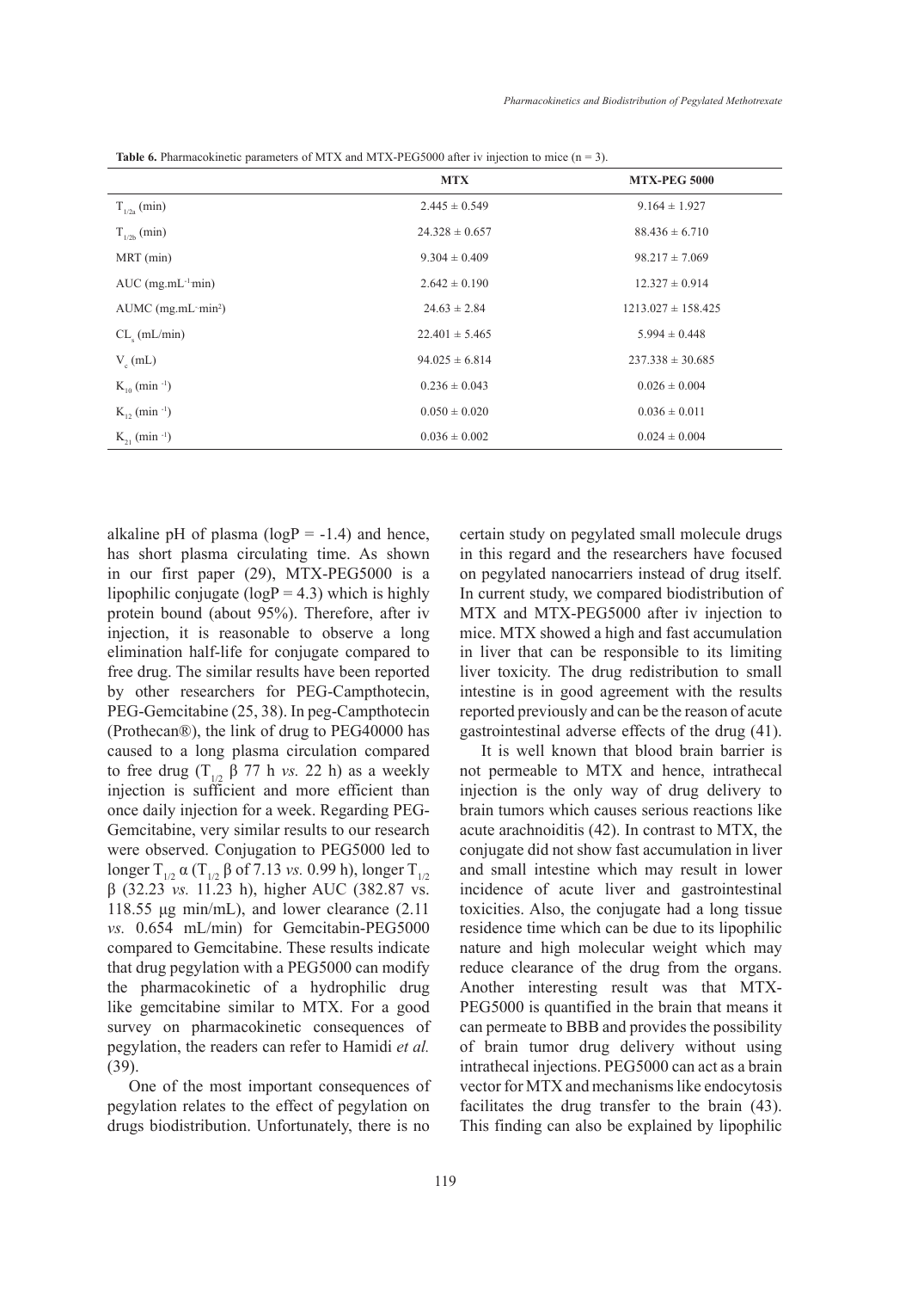

**Figure 4.** MTX tissue distribution in mice in different times after iv injection to mice (dose 70 mg/kg, n = 3).

nature of pegylated drug in comparison to hydrophilic nature of the native drug. This explanation is in good agreement with that found for the new MTX analogs entering clinical phases. They are lipid soluble antifolates like trimetrexate and pyritrexim which the ionizable carboxylic acid groups have been replaced with nonionizable aromatic groups. This modification has caused to longer plasma elimination half-life and breaking the tumor cell resistance (1). Also, some lipophilic esters of MTX have been synthesized and shown to be more effective than native drug against

drug resistant tumor cells (44). Furthermore, some other mechanisms of overcoming tumor resistance can be supposed with these conjugates including p-gp efflux transporters inhibition (45). All of these features can be expected by MTX-PEG5000 because of its higher lipophilicity and its possibility to entering the cells by extra mechanisms like endocytosis.

#### **Conclusion**

Polymer conjugation especially pegylation



**Figure 5.** MTX-PEG5000 tissue distribution in mice in different times after iv injection (dose 70 mg/kg, n = 3).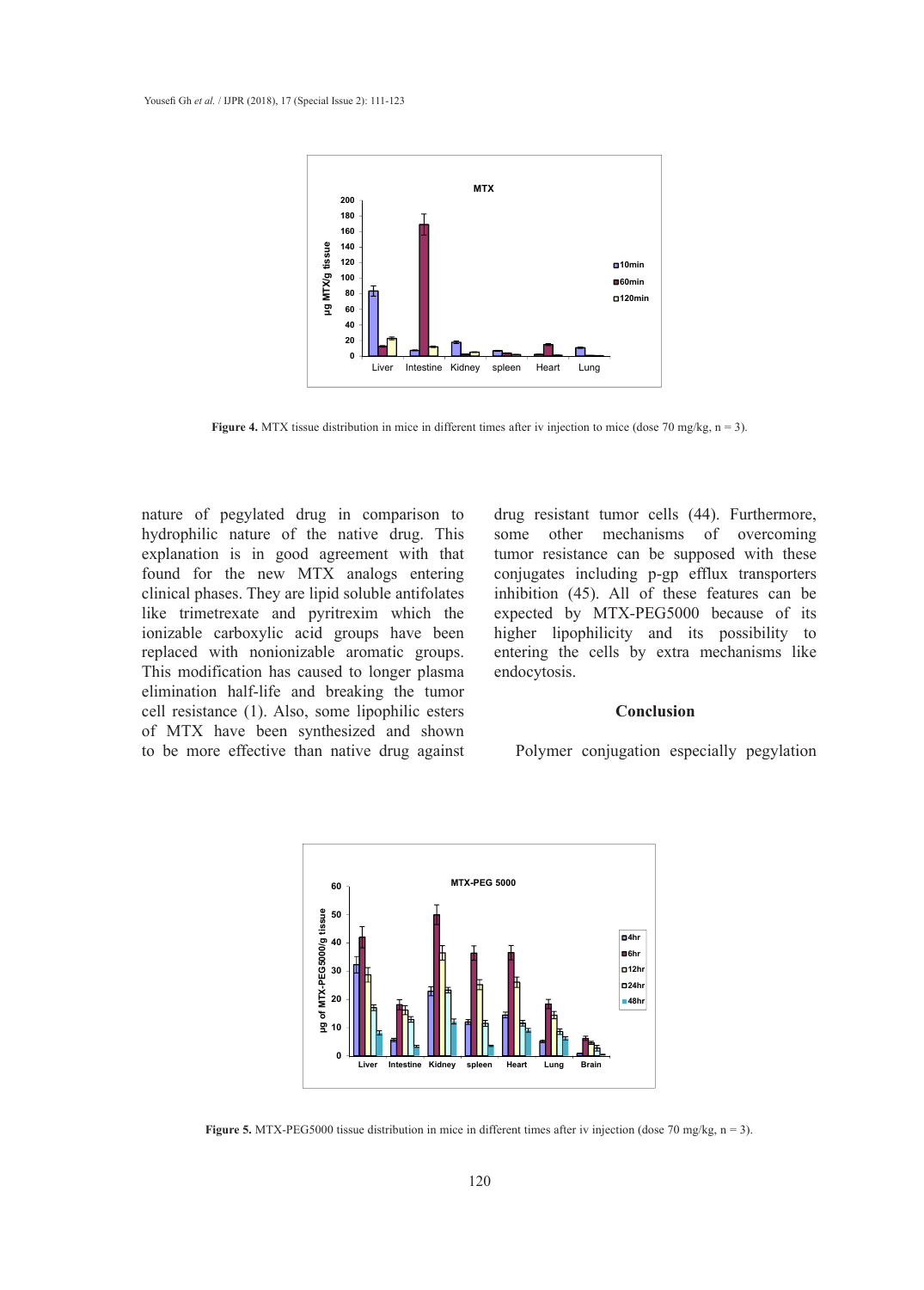has recently become an excellent strategy for drug delivery of anticancer drugs. MTX as a common drug in majority of chemotherapy regimens has been conjugated with many natural and synthetic polymers. In the current study, the pharmacokinetic and tissue distribution of MTX-PEG5000 were studied. The results of this study showed that conjugation could significantly increase drug circulation time in blood. This can be due to high molecular weight of the polymer and also high protein binding of the conjugate which may prevent rapid glomerular filtration. The stability studies showed that the conjugate is stable enough in plasma ( $T_{1/2}$  = one week) but breaks down in presence of liver homogenate  $(T_{1/2} = 1$  day). These results are promising to passive targeting of conjugate (EPR effect) and can reduce drug side effects due to slow release of MTX before reaching to the rich enzymatic media of the tumor cells. On the other hand, the pharmacokinetic studies showed a significantly longer blood circulation for conjugate compared to the parent drug (10 times longer mean residence time, MRT) and biodistribution studies showed slow distribution of conjugate in different organs without acute accumulation in liver, kidneys, and small intestine. Also, MTX-PEG5000 showed the ability to pass the BBB promising the possibility of drug delivery to brain tumors without dangers of intrathecal injection. In conclusion, the results obtained in the present study indicate that the esterification of MTX with mPEG5000 can be considered as an efficient strategy to increase efficacy and to decrease acute toxicity of the drug.

#### **References**

- (1) Kumar S, Noronha V and Chu E. Antimetabolites. In: DeVita VT, Hellman S and Rosenberg SA. (eds.), *Cancer: Principles and Practice of Oncology*, 7<sup>th</sup> ed. Lippincott Williams and Wilkins, NewYork (2005).
- Chabner B A, Ryan D P, Paz-Ares L, Garcia-(2) Carbonero R and Calabresi P. Antineoplastic Agents. In: Hardmann JG, Limbird LE and Gilman AG. (eds.), *Goodman and Gilman's the Pharmacological Basis of Therapeutics*. McGraw-Hill, New York (2001) 1399-04.
- (3) Crom WR, Evan WE. Methotrexate. In: Evans WE, Schentag JJ, Jusko WJ, (eds.) *Applied pharmacokinetics: principles of therapeutic drug monitoring.* 3rd ed. Lippincott Williams and Wilkins,

New York (1992).

- Wang CP. Monitoring and treatment of acute kidney injury in children with acute lymphoblastic leukemia after high dose methotrexate chemotherapy .*Iran. J. Pharm. Res.* (2016) 15: 957-61. (4)
- (5) Pui CH. Childhood leukemias. N. Engl. J. Med. (1995) 332: 1618-30.
- (6) Ryser HJ and Shen WC. Conjugation of methotrexate to poly (L‐lysine) as a potential way to overcome drug resistance*. Cancer* (1980) 45: 1207-11.
- (7) Minko T, Kopečková P and Kopeček J. Chronic exposure to HPMA copolymer-bound adriamycin does not induce multidrug resistance in a human ovarian carcinoma cell line*. J. Control. Release* (1999) 59: 133-48.
- (8) Jang SH, Wientjes MG, Lu D and Au JL. Drug delivery and transport to solid tumors*. Pharm. Res*. (2003) 20: 1337-50.
- (9) Maeda H, Greish K and Fang J. The EPR effect and polymeric drugs: A paradigm shift for cancer chemotherapy in the  $21<sup>st</sup>$  century. In: Ronit Satchi-Fainaro and Ruth Duncan (eds.). *Polymer Therapeutics II. Advances in Polymer Science. Volume 193.* Springer, Berlin, Heidelberg (2006) 103-21.
- (10) Minko T, Kopečková P and Kopeček J. Efficacy of the chemotherapeutic action of HPMA copolymerbound doxorubicin in a solid tumor model of ovarian carcinoma*. Int. J. Cancer* (2000) 86: 108-17.
- (11) Thomson AH, Vasey PA, Murray LS, Cassidy J, Fraier D, Frigerio E and Twelves C. Population pharmacokinetics in phase I drug development: A phase I study of PK1 in patients with solid tumours*. Br. J. Cancer* (1999) 81: 99-107.
- (12) Minko T, Kopečkova P, Pozharov V, Jensen KD and Kopeček J. The influence of cytotoxicity of macromolecules and of VEGF gene modulated vascular permeability on the enhanced permeability and retention effect in resistant solid tumors*. Pharm. Res.* (2000) 17: 505-14.
- (13) Dang W, Colvin OM, Brem H and Saltzman WM. Covalent coupling of methotrexate to dextran enhances the penetration of cytotoxicity into a tissuelike matrix*. Cancer Res*. (1994) 54: 1729-35.
- $(14)$ Bowman BJ and Ofner CM  $3<sup>rd</sup>$ . Characterization and *in-vitro* methotrexate release from methotrexate/ gelatin conjugates of opposite conjugate bond polarity*. Pharm. Res*. (2000) 17: 1309-15.
- (15) Meirim MG, Neuse EW and N>Da DD. Carrier-bound methotrexate. I. Water-soluble polyaspartamidemethotrexate conjugates with ester links in the polymer-drug spacer*. J. Appl. Polym. Sci.* (2001) 82: 1844-9.
- Wosikowski K, Biedermann E, Rattel B, Breiter N, (16) Jank P, Löser R, Jansen G and Peters GJ. *In-vitro* and *in-vivo* antitumor activity of methotrexate conjugated to human serum albumin in human cancer cells*. Clin. Cancer Res.* (2003) 9: 1917-26.
- (17) Pasut G and Veronese FM. PEG conjugates in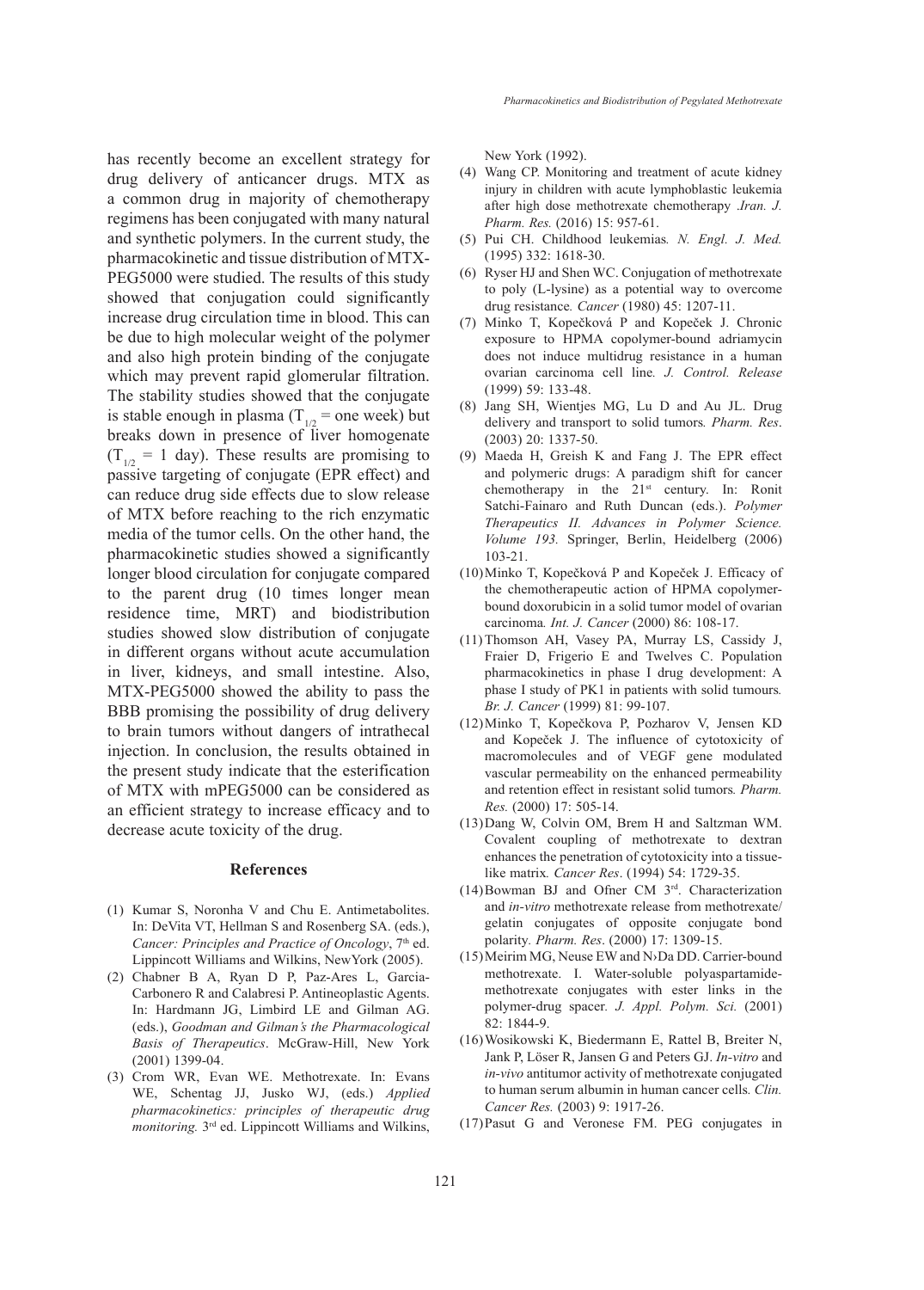clinical development or use as anticancer agents: An overview*. Adv. Drug Deliv. Rev.* (2009) 61: 1177-88.

- (18) Scott LC, Yao JC, Benson Iii AB, Thomas AL, Falk S, Mena RR, Picus J, Wright J, Mulcahy MF, Ajani JA and Evans TRJ. A phase II study of pegylatedcamptothecin (pegamotecan) in the treatment of locally advanced and metastatic gastric and gastrooesophageal junction adenocarcinoma*. Cancer Chemother. Pharmacol*. (2009) 63: 363-70.
- Eldon MA, Staschen CM, Viegas T and Bentley M. (19) NKTR-102, a Novel pegylated-irinotecan conjugate, results in sustained tumor growth inhibition in mouse models of human colorectal and lung tumors that is associated with increased and sustained tumor SN38 exposure. *Poster presented at the AACR-NCI-EORTC International Conference on Molecular Targets and Cancer Therapeutics*. San Francisco, CA, USA. Poster number C157 (2007).
- Wolff R, Routt S, Hartsook R, Riggs J, Zhang W, (20) Persson H and Johnson R. NKTR-105, a novel PEGylated-docetaxel demonstrates superior antitumor activity compared to docetaxel in human nonsmall cell lung and colon cancer xenografts. *Poster presented at 20th EORTC-NCI-AACR Symposium on Molecular Targets and Cancer Therapeutics*. Geneva, Switzerland. Poster number 448 (2008).
- (21) Beeram M, Rowinsky E K, Hammond LA, Patnaik A, Schwartz GH and de Bono JS (eds). A phase I and pharmacokinetic (PK) study of PEG-paclitaxel in patients with advanced solid tumors. *ASCO Annual Meeting No. 405* (2002).
- (22) Greenwald RB. PEG drugs: An overview. *J. Control. Release*. (2001) 74: 159-71.
- (23) Pasut G, Scaramuzza S, Schiavon O, Mendichi R and Veronese FM. PEG-epirubicin conjugates with high drug loading*. J. Bioact. Compat. Polym.* (2005) 20: 213-30.
- (24) Schiavon O, Pasut G, Moro S, Orsolini P, Guiotto A and Veronese FM. PEG-Ara-C conjugates for controlled release*. Eur. J. Med. Chem.* (2004) 39: 123-33.
- (25) Pasut G, Canal F, Dalla Via L, Arpicco S, Veronese FM and Schiavon O. Antitumoral activity of PEGgemcitabine prodrugs targeted by folic acid*. J. Control. Release* (2008) 127: 239-48.
- (26) Karimi Z, Abbasi S, Shokrollahi H, Yousefi G, Fahham M, Karimi L and Firuzi O. Pegylated and amphiphilic Chitosan coated manganese ferrite nanoparticles for pH-sensitive delivery of methotrexate: Synthesis and characterization*. Mater. Sci. Eng. C.* (2017) 71: 504-11.
- (27) Abolmaali SS, Tamaddon A, Yousefi G, Javidnia K and Dinarvand R. Sequential optimization of methotrexate encapsulation in micellar nanonetworks of polyethyleneimine ionomer containing redox-sensitive cross-links*. Int. J. Nanomed*. (2014) 9: 2833-48.
- (28) Yousefi G, Foroutan SM, Zarghi A and Shafaati A. Synthesis and characterization of methotrexate

polyethylene glycol esters as a drug delivery system*. Chem. Pharm. Bull.* (2010) 58: 147-53.

- (29) Yousefi G, Foroutan SM, Zarghi A and Shafaati A. Quantification of polyethylene glycol esters of methotrexate and determination of their partition coefficients by validated HPLC methods*. Iran. J. Pharm. Res.* (2009) 8: 27-31.
- (30) George S, McBurney A and Ward J. The protein binding of timegadine determined by equilibrium dialysis*. Br. J. Clin. Pharmacol.* (1984) 18: 785-90.
- (31) Brors O, Sager G, Sandnes D and Jacobsen S. Binding of theophylline in human serum determined by ultrafiltration and equilibrium dialysis*. Br. J. Clin. Pharmacol.* (1983) 15: 393-7.
- $(32)$ Kristensen CB and Gram LF. Equilibrium dialysis for determination of protein binding of imipramine – evaluation of a method*. Acta Pharmacol. Toxicol. (Copenh)* (1982) 50: 130-6.
- Jambhekar SS and Breen PJ. (eds.) *Basic*  (33) *Pharmacokinetics*. Pharmaceutical Press, London (2009) 275-83.
- (34) Sweetman SC. (eds.) *Martindale: The Extra* Pharmacopoeia. 36<sup>th</sup> ed. Pharmaceutical Press, London (2009) 745-50.
- (35) Galichet LY. (ed.) *Clarke s Analysis of Drugs and Poisons*. 3rd ed. Pharmaceutical Press, London (2005).
- (36) Choe YH, Conover CD, Wu D, Royzen M, Gervacio Y, Borowski V, Mehlig M and Greenwald RB. Anticancer drug delivery systems: Multi-loaded N4-acyl poly(ethylene glycol) prodrugs of ara-C. II. Efficacy in ascites and solid tumors*. J. Control. Release* (2002) 79: 55-70.
- $(37)$ Zacchigna M, Di Luca G, Cateni F and Maurich V. Improvement of warfarin biopharmaceutics by conjugation with poly(ethylene glycol)*. Eur. J. Pharm. Sci.* (2004) 23: 379-84.
- (38) Rowinsky EK, Rizzo J, Ochoa L, Takimoto CH, Forouzesh B, Schwartz G, Hammond LA, Patnaik A, Kwiatek J, Goetz A, Denis L, McGuire J and Tolcher AW. A phase I and pharmacokinetic study of pegylated camptothecin as a 1-hour infusion every 3 weeks in patients with advanced solid malignancies*. J. Clin. Oncol.* (2003) 21: 148-57.
- (39) Hamidi M, Azadi A and Rafiei P. Pharmacokinetic consequences of pegylation*. Drug Deliv*. (2006) 13: 399-409.
- (40) Cateni Fand Zacchigna M. PEG-Anticancer Drugs. In: Reddy LH and Couvreur P. (eds.) *Macromolecular Anticancer Therapeutics.* Springer, NewYork (2010) 221-63.
- (41) Jeong YN, Lee SH, Lee MG, Hwang SJ and Kim CK. Pharmacokinetics of methotrexate after intravenous and intramuscular injection of methotrexate-bearing negatively charged liposomes to rats*. Int. J. Pharm*. (1994) 102: 35-46.
- (42) Allegra CJ and Grem JL. Antimetabolites. In: DeVita VT, Hellman S and Rosenberg SA. (eds.) *Cancer: Principles and Practice of Oncology*. Lippincott-